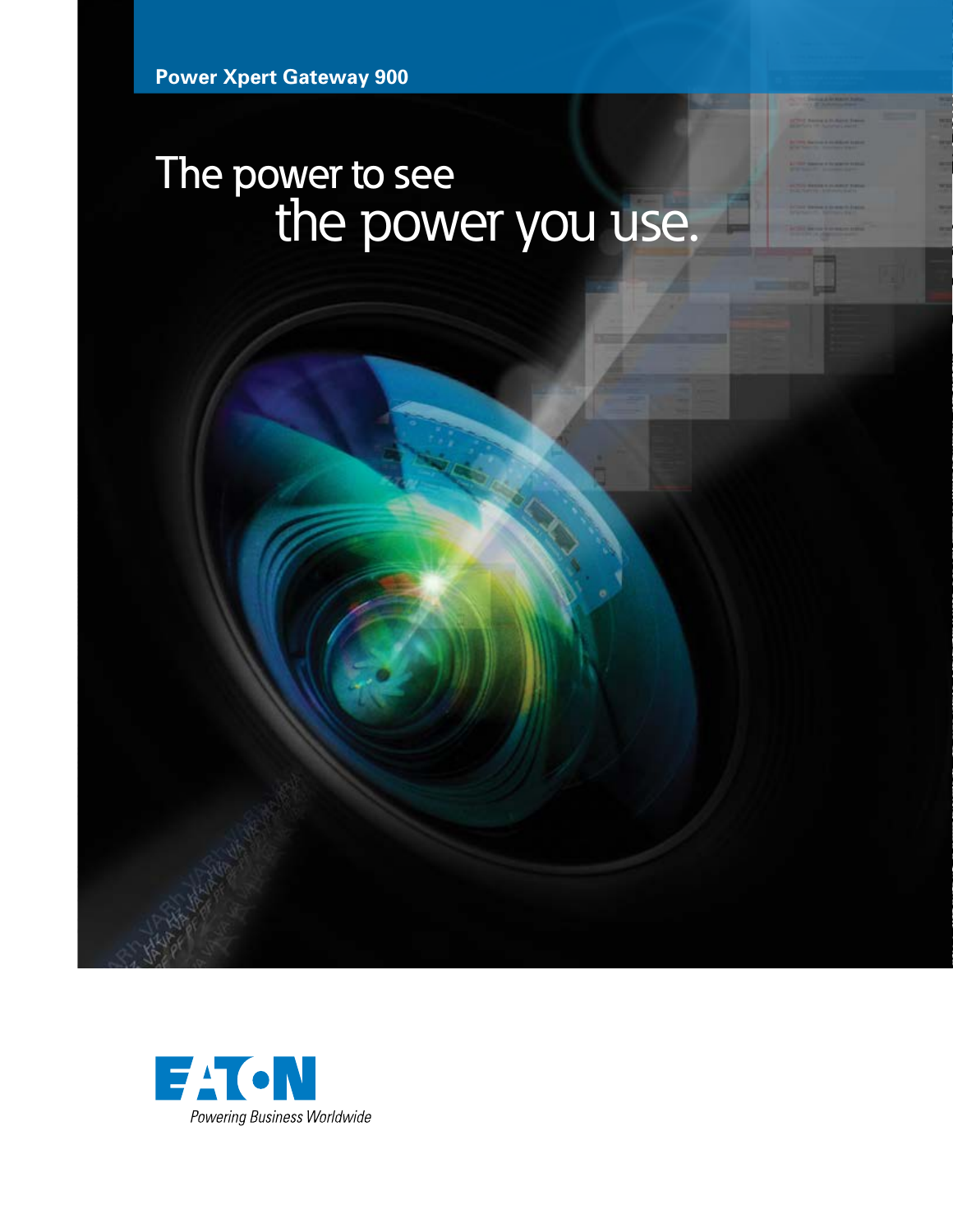

# Business demands 24/7 power and energy monitoring.



#### **Today, every business is driven to improve system safety, reliability, efficiency, equipment life and maintenance practices.**

Whether monitoring electrical systems of industrial or commercial facilities, Eaton's PXG 900 delivers the information you need when it is needed. The ultra-compact PXG 900 may be installed in electrical assemblies or systems to acquire and consolidate data from components such as trip units, meters, relays, drives, and I/O devices. It's a flexible data aggregation solution for low- and medium-voltage switchgear, switchboards, panelboards, transfer switches, and motor control centers.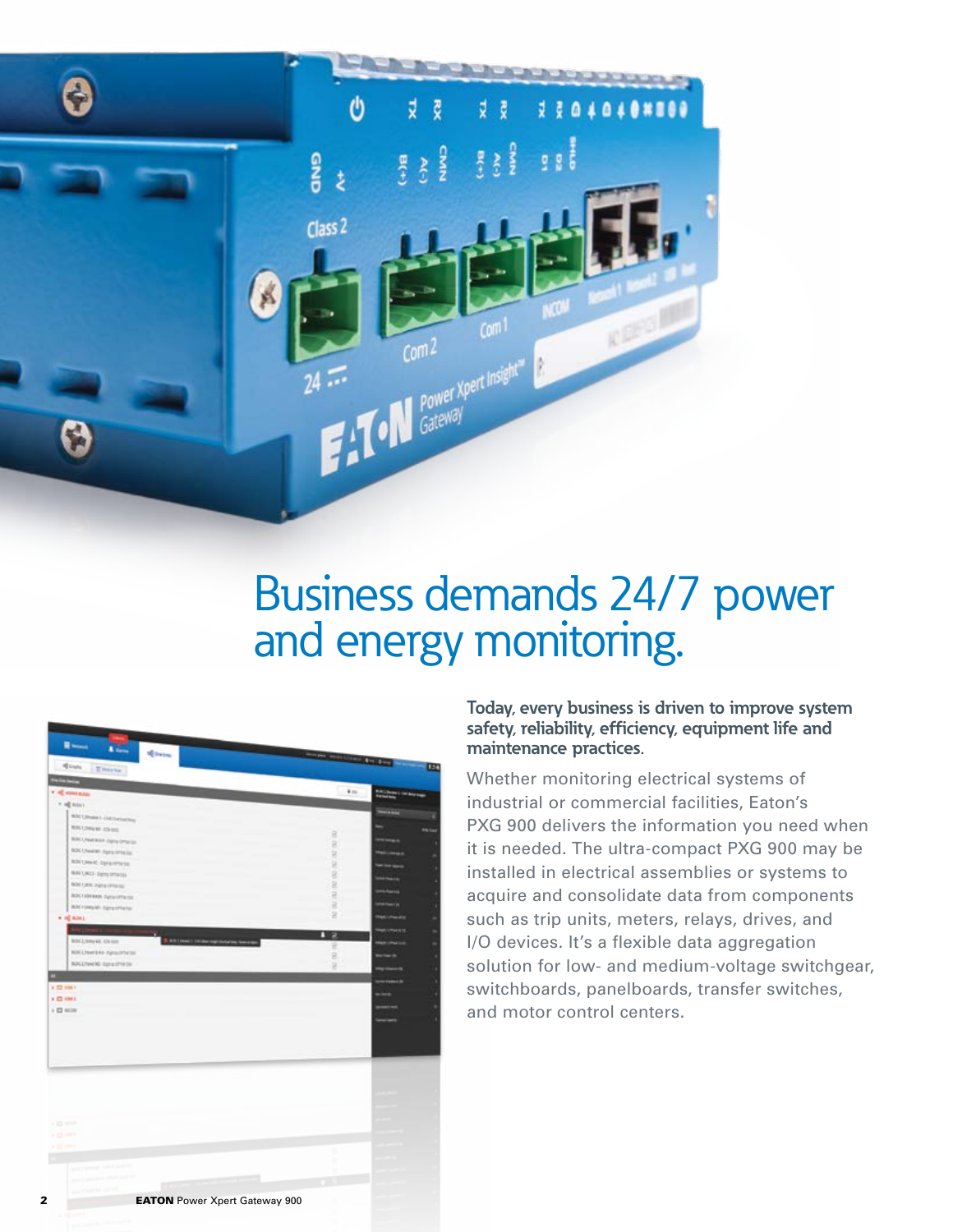## Power and energy monitoring that supports your operational goals.

Eaton provides knowledge about your system to help you deliver results. Every business faces decisions about data: what to collect, how to collect it, proper analysis and decisioning to meet corporate performance requirements. Eaton understands this time-consuming challenge. Eaton developed the Power Xpert® Gateway 900 (PXG 900) to help you understand electrical system performance, identify concerns, establish baselines and guide proper actions to support operational needs.

- **Safety:** Monitoring systems can help minimize exposure to potentially hazardous electrical environments by providing remote status and operational parameters.
- **Reliability:** Assessment of data from the monitoring system can reveal existing or imminent issues that can adversely affect operations and production. Historical data from power monitoring systems can help identify and correct both acute and chronic problems to increase productivity.
- **Environmental:** A better knowledge of how energy is used within a facility allows you to identify an array of prospects to improve efficiency, minimize waste, and reduce energy consumption.
- **Maintenance:** Data trends can forecast and notify decision makers when discrete equipment parameters may be exceeded, enabling you to plan maintenance rather than face unscheduled shutdown of equipment within hazardous areas. Some monitoring devices also offer a variety of additional parameters (temperature, pressure, flow rate, vibration, status indicators, etc.) through the use of transducers.
- **Financial:** Every decision you make directly or indirectly influences the bottom line. In most cases the monetary impact from even one or two of the elements above quickly justifies the purchase and installation of a power monitoring system.

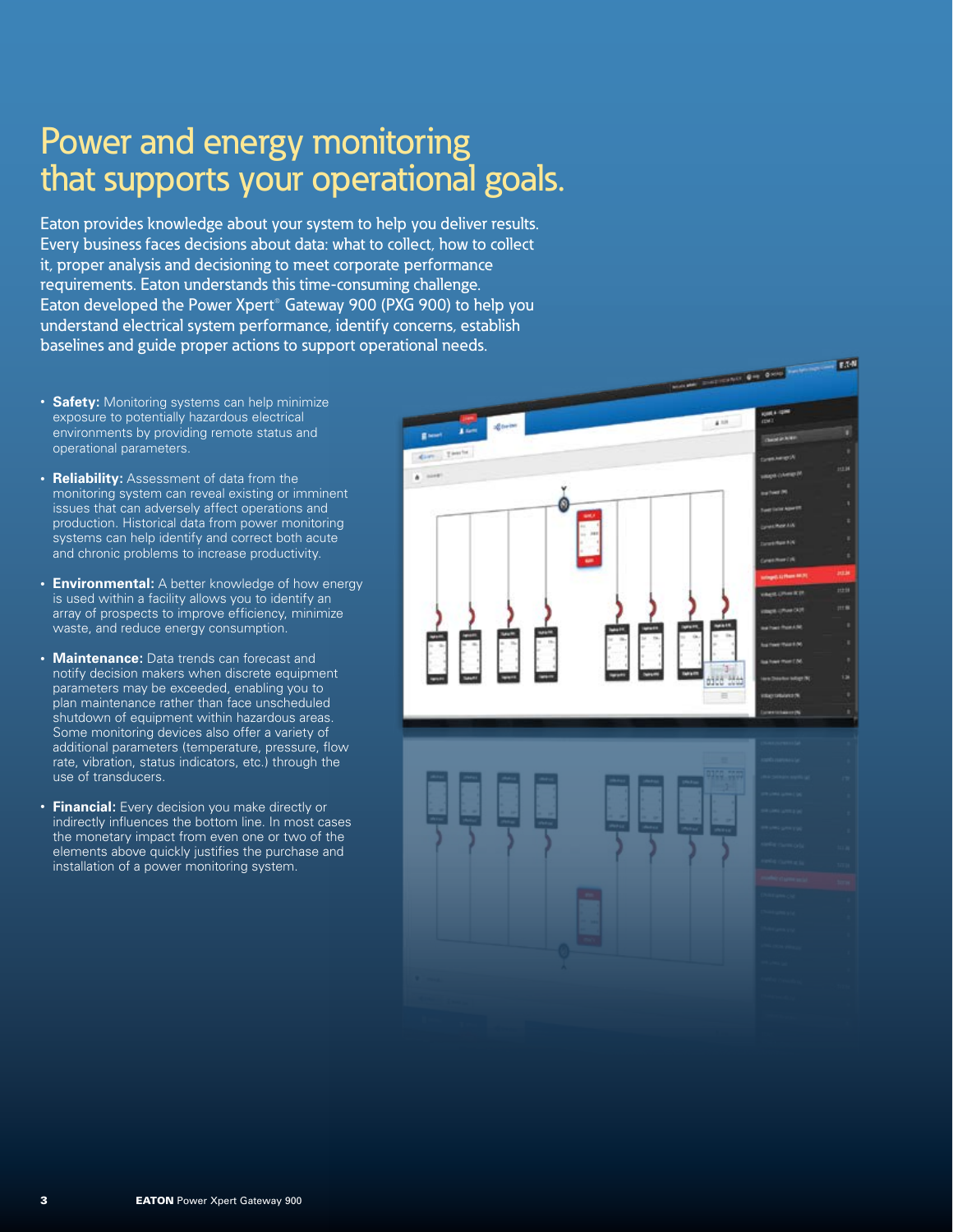## Make better decisions faster—at a glance.

#### **Using a Web browser, view detailed interfaces:**

- Network tab
- Alarms tab
- Individual device detail pop out
- Trend viewer pop out
- One-line tab
- Help button with on-board product documentation
- Settings button for advanced configuration

#### **Comprehensive device parameters:**

- Device status
- **Current**
- Voltage
- Power
- Energy
- Frequency
- Power factor
- Voltage THD

#### **Add Power Xpert Insight Software:**

- View multiple gateways
- View other power systems equipment
- Enable extensive energy monitoring and capacity analysis



#### **Flexible. Scalable. Smart.**

- Intuitive setup reduces time and expense for configuration.
- Displaying and navigation of device data made easy with the top 4 channel block, side bar, and detailed device pop-out window.
- Provides easy, remote access to system electrical parameters, historical data and alarms through a Web browser.
- Easily communicate with upstream systems such as BMS and SCADA systems.
- Ethernet access point that can provide cybersecurity for downstream devices, including Role Based Access Control, Password Management and login notification.
- Provides power monitoring with features, including data logging, one lines and alarm information, offering customers low-cost electrical monitoring.
- Expand with Power Xpert Insight software for a comprehensive view into multiple PXGs in different locations.
- Manage a subnet of IP addresses enabling connectivity of supported Modbus TCP devices via a single access point for Modbus TCP device communication and data acquisition.
- Convert serial protocols (INCOM and ModBus RTU), and enable access through an Ethernet network via HTTP/HTTPS, Modbus TCP, BACnet IP and SNMP.

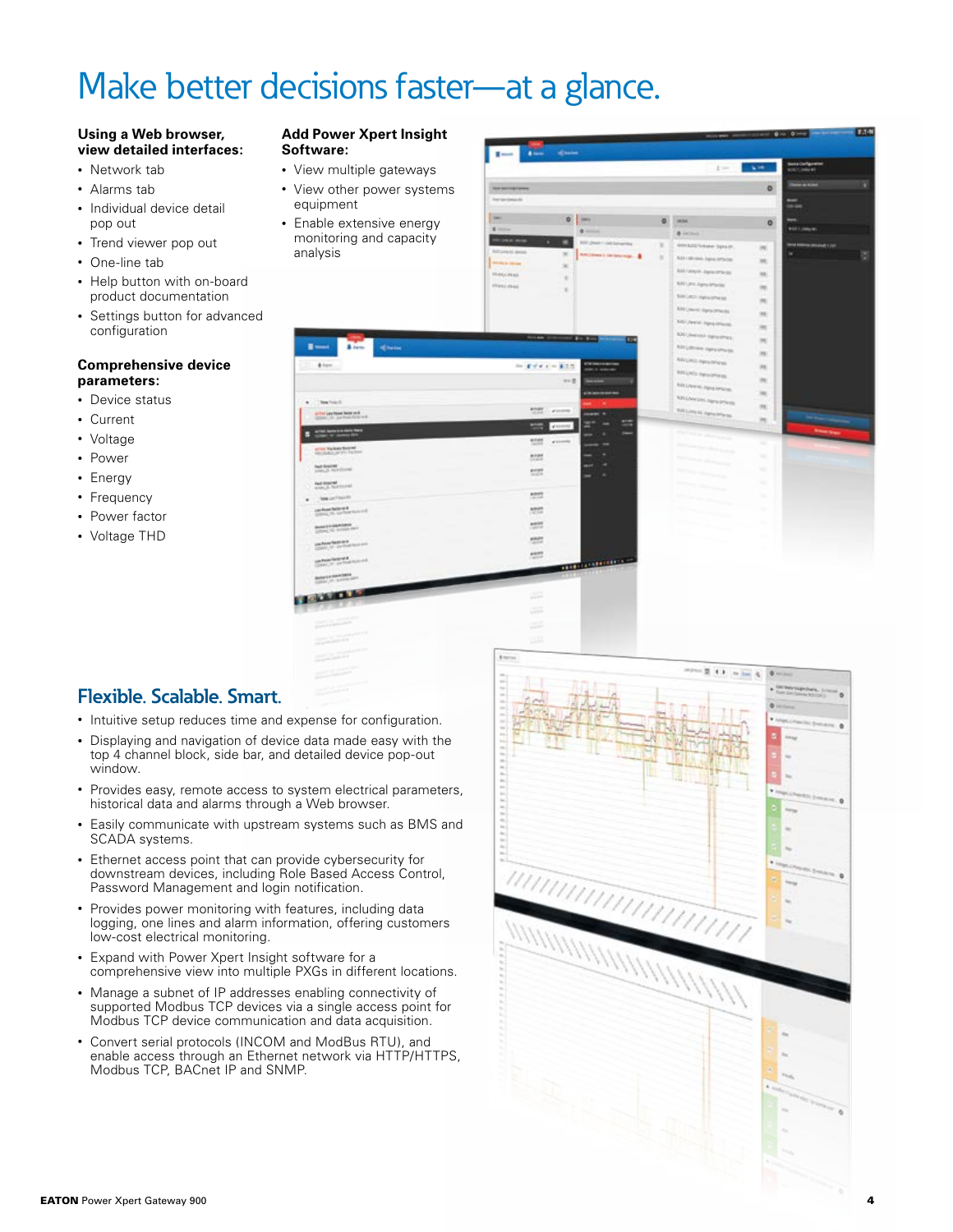Facility engineers, energy managers, process engineers, maintenance personnel and commercial property managers need to log and view relevant electrical parameters. Whether it's monitoring a sophisticated continuous manufacturing process, the commercial or institutional infrastructure at a campus or healthcare facility, or highly sensitive data-processing centers, the PXG 900 will provide the information needed to gain insight and understanding of the facility's electrical system.

Learn more about PXG 900 from Eaton at **Eaton.com/pxg.**

## No matter the size or type of facility, put Eaton's Power Xpert technology to work for you.



Educational Facilities

Office Buildings